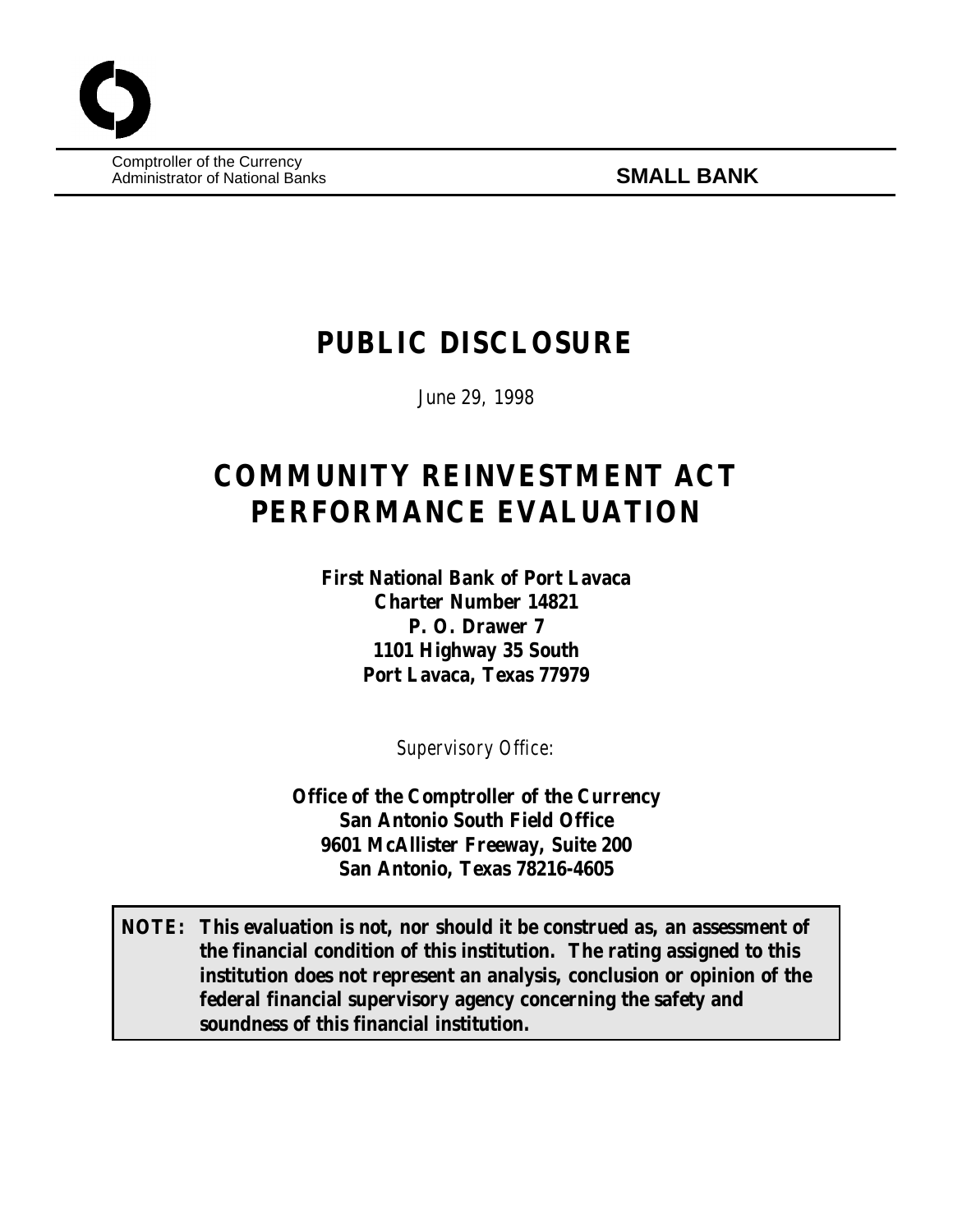### **GENERAL INFORMATION**

*The Community Reinvestment Act (CRA) requires each federal financial supervisory agency to use its authority when examining financial institutions subject to its supervision, to assess the institution's record of meeting the credit needs of its entire community, including low- and moderate-income neighborhoods, consistent with safe and sound operation of the institution. Upon conclusion of such examination, the agency must prepare a written evaluation of the institution's record of meeting the credit needs of its community.* 

*This document is an evaluation of the CRA performance of First National Bank of Port Lavaca, Texas prepared by the Office of the Comptroller of the Currency, the institution's supervisory agency, as of June 29, 1998. The agency rates the CRA performance of an institution consistent with the provisions set forth in Appendix A to 12 CFR Part 25.*

## **INSTITUTION'S CRA RATING:** This institution is rated **"satisfactory".**

First National Bank of Port Lavaca is responsive to the credit needs of the community, including low and moderate-income individuals consistent with safe and sound banking practices.

- The bank's loan-to-deposit ratio is reasonable when compared to other financial institutions in the assessment area and the strong level of competition.
- ! A substantial majority of the bank's loans are extended to borrowers residing within its assessment area.
- ! The distribution of credit to individuals of different income levels, particularly consumer credit, and to businesses and farms of different sizes is reasonable.
- ! The bank has not received any public complaints concerning its CRA performance.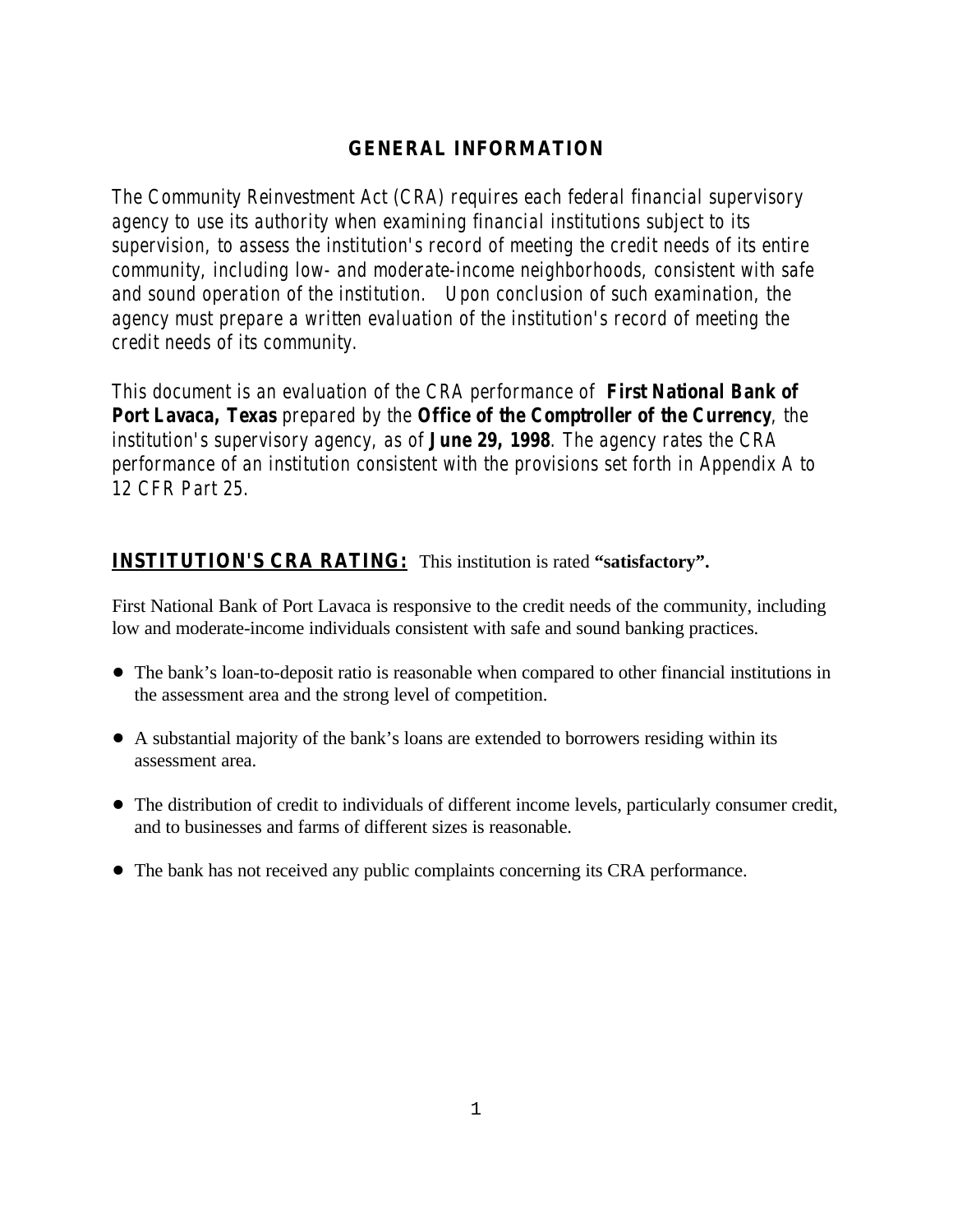*The following table indicates the performance level of First National Bank with respect to each of the five performance criteria.*

| SMALL INSTITUTION<br>ASSESSMENT CRITERIA                                                | FIRST NATIONAL BANK OF PORT LAVACA<br>PERFORMANCE LEVELS          |                                                       |                                                               |  |  |  |  |
|-----------------------------------------------------------------------------------------|-------------------------------------------------------------------|-------------------------------------------------------|---------------------------------------------------------------|--|--|--|--|
|                                                                                         | <b>Exceeds</b><br>Standards<br>for<br>Satisfactory<br>Performance | Meets<br>Standards for<br>Satisfactory<br>Performance | Does not meet<br>Standards for<br>Satisfactory<br>Performance |  |  |  |  |
| Loan to Deposit<br>Ratio                                                                |                                                                   |                                                       |                                                               |  |  |  |  |
| Lending in<br>Assessment Area                                                           |                                                                   |                                                       |                                                               |  |  |  |  |
| Lending to Borrowers<br>of Different Incomes<br>and to Businesses of<br>Different Sizes |                                                                   |                                                       |                                                               |  |  |  |  |
| Geographic<br>Distribution of<br>Loans                                                  | Not Meaningful                                                    |                                                       |                                                               |  |  |  |  |
| Response to<br>Complaints                                                               | No complaints were received since the prior<br>examination.       |                                                       |                                                               |  |  |  |  |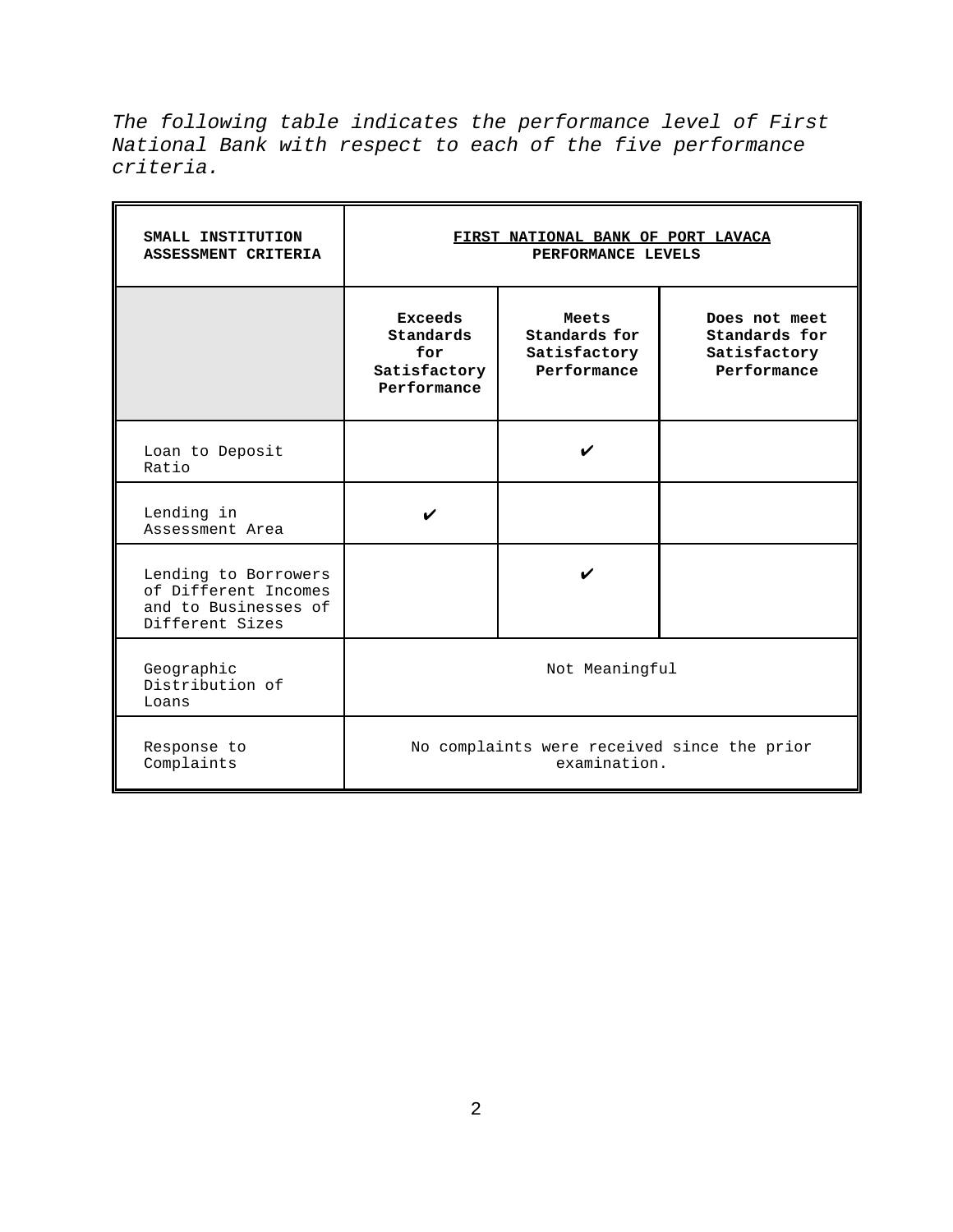#### **DESCRIPTION OF INSTITUTION**

First National Bank of Port Lavaca (FNB) is an independently owned, retail oriented community bank. As of March 31, 1998, FNB had total assets of \$129 million and gross loans of \$27 million. All banking services are performed through their main office in Port Lavaca, Calhoun County, Texas. FNB offers various loan, deposit, and trust services to the community. The bank does not have any branch offices. Competition is strong with eight other financial institutions located in the bank's assessment area. One competitor is an affiliate bank of FNB located in Seadrift. Other competition is from five branches of other commercial banks, two credit unions, and two finance companies. The bank offers a wide range of credit products demonstrated by the types of loans extended. The loan portfolio mix is as follows:

- 
- 1-4 family residential (39%) agricultural & farmland (9%)
- ! consumer (28%) ! non-farm/non-residential (9%)
- 
- commercial  $&$  industrial (15%)

There are no legal, financial, or other factors impeding the bank's ability to meet the credit needs of its assessment area. The last CRA examination for FNB is dated May 17, 1996, when the bank was rated satisfactory.

#### **ASSESSMENT AREA DESCRIPTION**

The bank has designated its assessment area as the entire county of Calhoun. The county is located on the Gulf Coast approximately 90 miles northeast of Corpus Christi. The 1990 census reflects that Calhoun County has 5,206 families that make up a population of 19,053. The county is considered a non-metropolitan area and comprises six Block Numbering Areas (BNAs). Three (50%) of the BNAs are considered middle-income, and two (33%) are upper-income. Income data is not available for the remaining BNA due to no permanent households. The City of Port Lavaca is the county seat as well as the largest city in the assessment area with a population of nearly 11,000 (58%). The statewide non-metropolitan 1997 median family income (MFI) is \$32,100, as determined by the U. S. Department of Housing and Urban Development (HUD).

Current economic conditions are stable. The petrochemical industry is the largest employer in the county and has been expanding. Agriculture, shrimping, and tourism also contribute to the employment base. The current unemployment rate is 4 percent, which closely reflects the statewide average.

Two community contacts were performed in conjunction with this examination. Both contacts represented Calhoun County and indicated that they were not aware of any significant unmet credit needs. The contacts stated that some additional housing in the low- and moderate-income range was probably needed for this area. They both stated that all of the local financial institutions, including FNB, were very active within the community and did a very good job in providing needed community services.

#### **SAMPLING INFORMATION**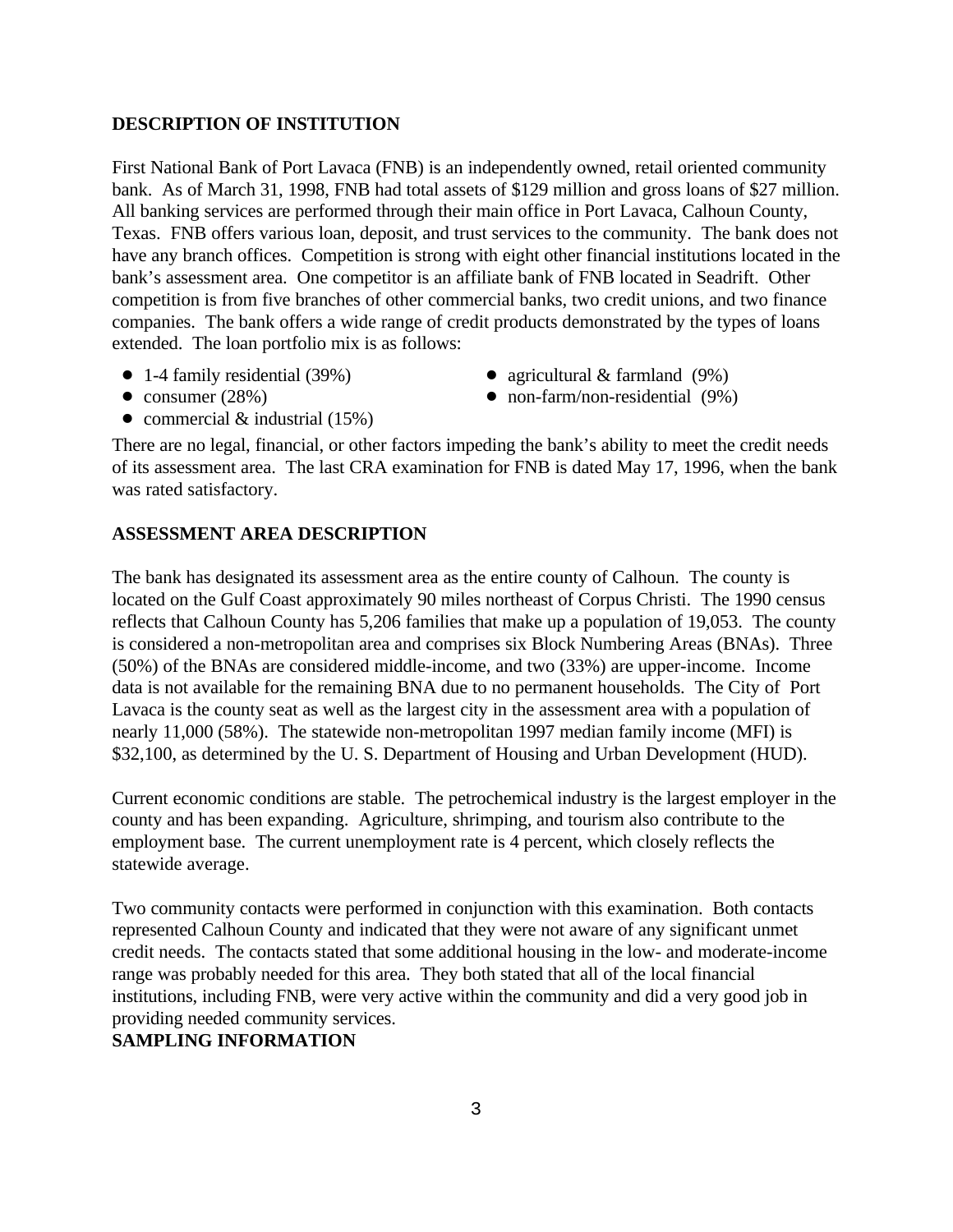Examiners used loan samples to assist in the evaluation of certain performance factors. Although the previous CRA examination was dated May 17, 1996, our loan sample consisted of recently funded loans (January 1, 1997 through June 29, 1998). Since the bank's loan portfolio is diversified among residential real estate, consumer, business, and agricultural loans, examiners evaluated these types of loans with respect to performance factors. One hundred loans were sampled consisting of 25 residential real estate, 50 consumer, 15 commercial, and 10 farm loans.

#### **CONCLUSIONS WITH RESPECT TO PERFORMANCE CRITERIA:**

#### **<sup><b>\*\*\*\*\*** *Loan to Deposit Ratio*</sup>

The bank's loan-to-deposit (LTD) ratio at December 31, 1997 and March 31, 1998 was 29 percent and 26 percent respectively. These ratios compare reasonably with the bank's previous twelve quarter average LTD ratio which is also 26 percent. The bank's ratio is above the 17 percent LTD ratio of the only other headquartered financial institution in the assessment area which is an affiliate bank. The other five banks in the assessment area are branches, and LTD ratios were not available. Therefore, we reviewed the LTD ratios of three other banks with similar characteristics in areas adjacent to FNB's assessment area. Those ratios ranged from 59 percent to 24 percent. However, it appeared that competition in these other areas is not as intense as it is in FNB's assessment area. The following table displays ratios for other similar banks used in our analysis.

| Loan-to-Deposit Ratios of Similar Banks in and adjacent to FNB's Assessment Area<br><b>December 31, 1997</b> |                    |                                        |                     |  |  |  |  |  |  |  |
|--------------------------------------------------------------------------------------------------------------|--------------------|----------------------------------------|---------------------|--|--|--|--|--|--|--|
| <b>Bank Name</b>                                                                                             | <b>Location</b>    | <b>Loan-to-Deposit</b><br><b>Ratio</b> | <b>Total Assets</b> |  |  |  |  |  |  |  |
| Within Assessment Area                                                                                       |                    |                                        |                     |  |  |  |  |  |  |  |
| <b>First National Bank</b>                                                                                   | <b>Port Lavaca</b> | 29.06%                                 | \$129 million       |  |  |  |  |  |  |  |
| <b>Seaport Bank</b>                                                                                          | Seadrift           | 17.53%                                 | \$23 million        |  |  |  |  |  |  |  |
| Similar banks in counties adjacent to Assessment Area                                                        |                    |                                        |                     |  |  |  |  |  |  |  |
| The City State Bank                                                                                          | Palacios           | 58.77%                                 | \$42 million        |  |  |  |  |  |  |  |
| <b>Citizens State Bank</b>                                                                                   | Ganado             | 24.44%                                 | \$39 million        |  |  |  |  |  |  |  |
| <b>First National Bank</b>                                                                                   | Refugio            | 24.24%                                 | \$60 million        |  |  |  |  |  |  |  |
| <b>AVERAGE</b>                                                                                               |                    | 30.81%                                 |                     |  |  |  |  |  |  |  |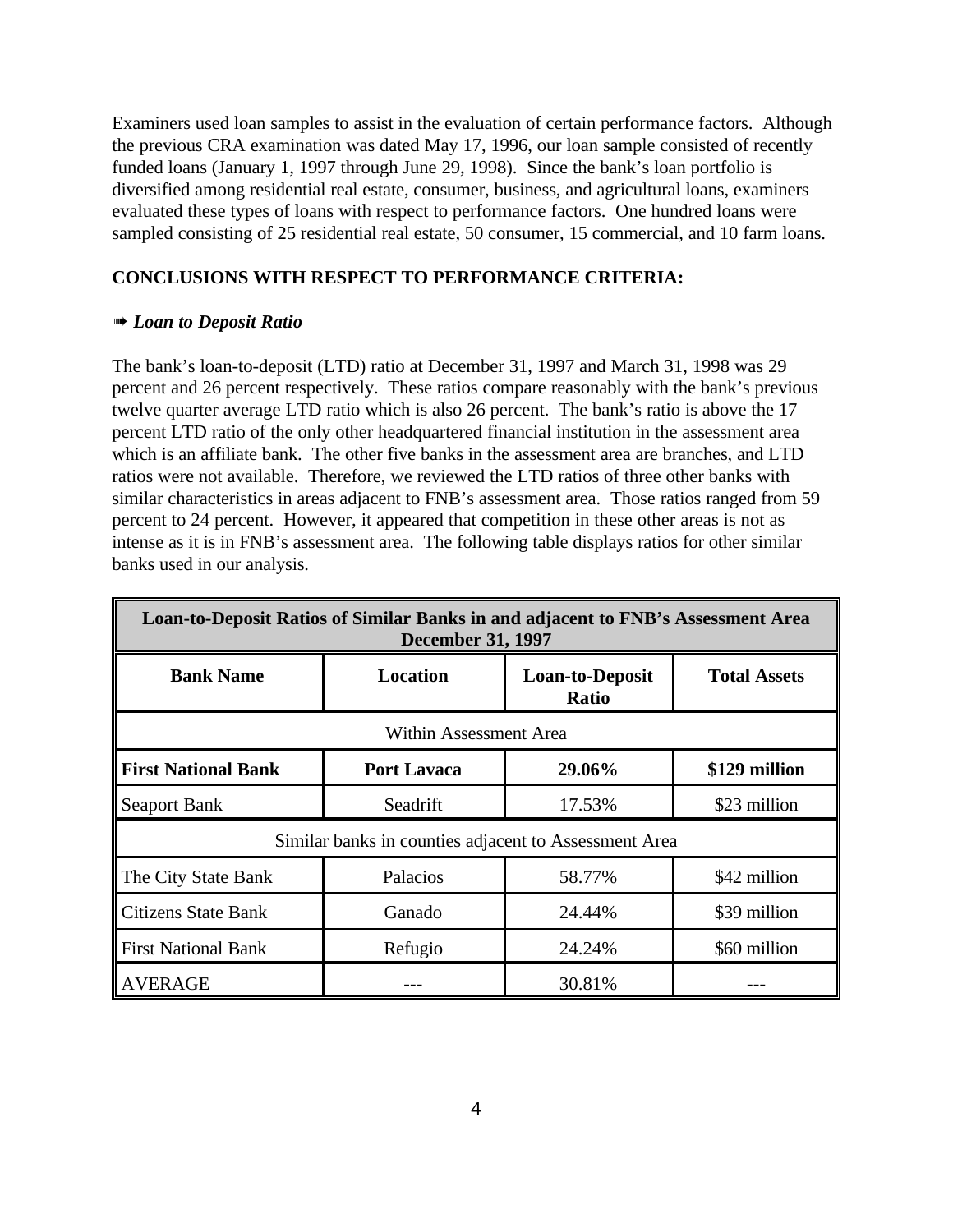FNB's market share of deposits in Calhoun County is 23 percent<sup>1</sup>. This share ranks second behind International Bank of Commerce at 59 percent. The remaining 18 percent is divided among the other five institutions. Based on factors such as the LTD ratios at other area banks, strong competition, and the assessment areas credit needs, the loan-to-deposit ratio is considered reasonable.

#### **<sup><b>\*\*\*\*\*** *Lending in The Assessment Area*</sup>

Based on our loan sample, a substantial majority of the loans were within the bank's assessment area. The sample showed that 86 percent of the number of loans and 92 percent of the dollar amount were made within the assessment area. A majority of the loans made outside the assessment area were in adjacent areas that do not have nearby banking facilities. The table below shows loans made in and outside the assessment area by type.

| <b>Loans in Assessment Area</b> |                                              |      |                |      |  |  |  |  |
|---------------------------------|----------------------------------------------|------|----------------|------|--|--|--|--|
| <b>Loan Type</b>                | <b>Number</b><br>\$ Amount<br><b>Percent</b> |      | <b>Percent</b> |      |  |  |  |  |
| <b>Residential</b>              | 23 of 25                                     | 93%  | 742 of 807     | 92%  |  |  |  |  |
| Consumer                        | 39 of 50                                     | 78%  | 98 of 128      | 77%  |  |  |  |  |
| Commercial                      | 14 of 15                                     | 93%  | 169 of 178     | 95%  |  |  |  |  |
| Agricultural                    | 10 of 10                                     | 100% | 248 of 248     | 100% |  |  |  |  |
| <b>TOTAL</b>                    | 86 of 100                                    | 86%  | 1,257 of 1,361 | 92%  |  |  |  |  |

*Note: Dollar amounts are stated in thousands of dollars*

#### **<sup><b>III</sup>** *Lending to Borrowers of Different Incomes and To Businesses of Different Sizes*</sup>

Our loan sample showed that the distribution of borrowers reflects a reasonable penetration among individuals of different income levels and to businesses and farms of different sizes. The distribution of total loans generally reflects the income characteristics of the assessment area. Demographic data shows that 34 percent of the families in the assessment area are low- and moderate-income. It is particularly noted that a substantial majority of our consumer loan sample (74 percent of the number) were loans made to low- and moderate-income families. Twenty four percent of the number of residential loans in our sample were to low- and moderate-income families. Although the bank's level of residential lending to lower income families is less than it is to middle- and upper-income families, it is noted that the median housing value in

 $1$ Deposit share is the percent of total funds on deposit at FDIC insured institutions located in Calhoun County. It does not include deposits at local credit unions.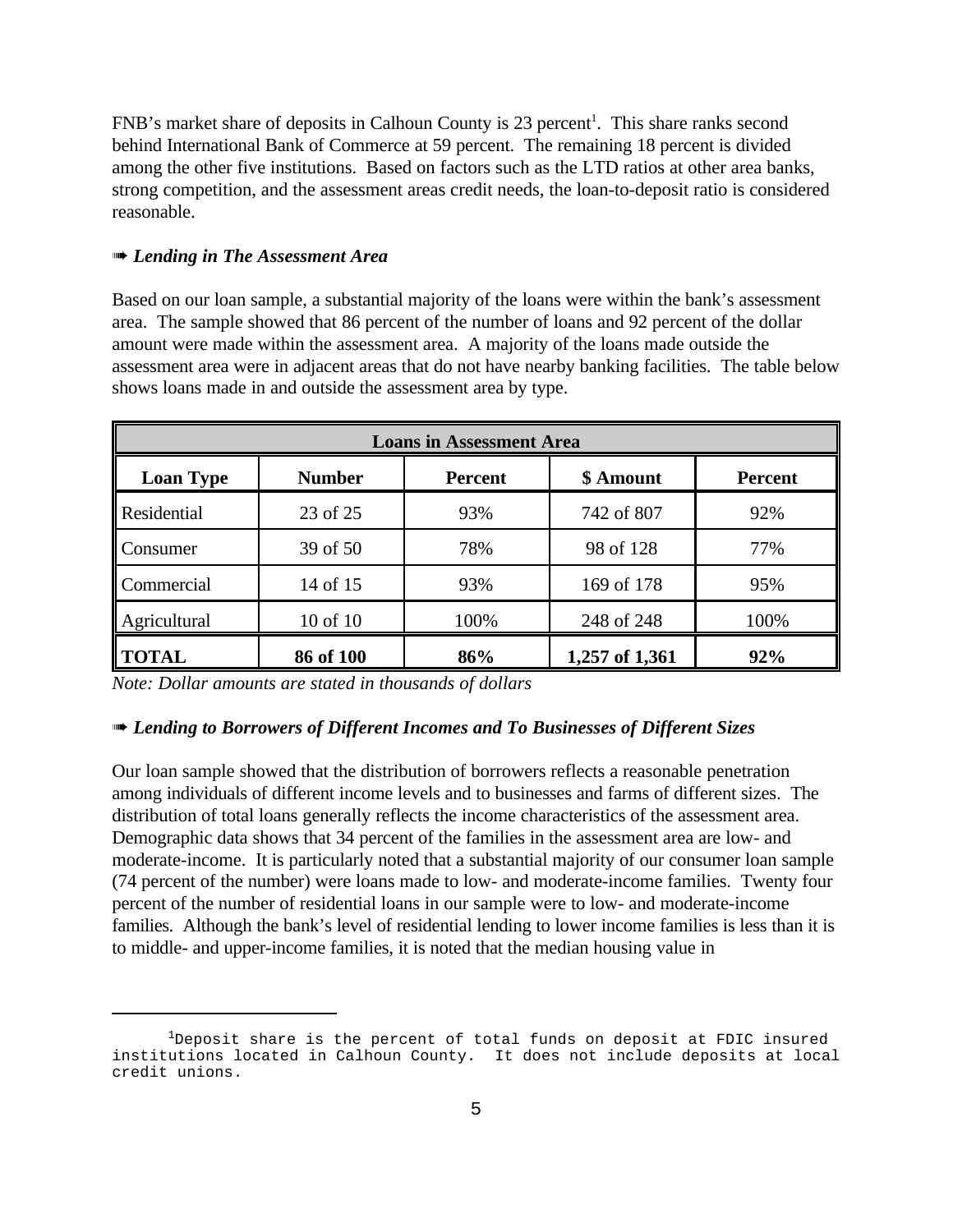Calhoun County is \$44,877. This limits the availability of affordable housing for lower income. Eighty-eight percent of the number of loans in our commercial loan sample were loans made to small businesses and farms with annual revenues of less than \$250 thousand. A comparison of our loan sample to demographic data of the assessment area is detailed in the following tables.

| <b>Lending to Borrowers of Different Income Levels</b> |                        |      |                                |      |                              |      |                             |       |        |       |  |
|--------------------------------------------------------|------------------------|------|--------------------------------|------|------------------------------|------|-----------------------------|-------|--------|-------|--|
|                                                        | Low Income<br>Families |      | Moderate<br>Income<br>Families |      | Middle<br>Income<br>Families |      | Upper<br>Income<br>Families |       | Totals |       |  |
| Area<br>Demographic<br>Characteristics                 | 19.8%                  |      | 14.7%                          |      | 17.2%                        |      | 48.3%                       |       | 100%   |       |  |
| Count                                                  | 1,033                  |      | 767                            |      |                              | 892  |                             | 2,514 |        | 5,206 |  |
| <b>By Number</b>                                       | #                      | $\%$ | #                              | $\%$ | #                            | $\%$ | #                           | $\%$  | #      | $\%$  |  |
| <b>Loan Type</b>                                       |                        |      |                                |      |                              |      |                             |       |        |       |  |
| Consumer                                               | 19                     | 38%  | 18                             | 36%  | 9                            | 18%  | 4                           | 8%    | 50     | 100%  |  |
| Residential                                            | $\mathbf{1}$           | 4%   | 5                              | 20%  | 5                            | 20%  | 14                          | 56%   | 25     | 100%  |  |
| <b>TOTAL</b>                                           | 20                     | 27%  | 23                             | 31%  | 14                           | 18%  | 18                          | 24%   | 75     | 100%  |  |
| By Dollar                                              | \$                     | $\%$ | \$                             | $\%$ | \$                           | $\%$ | \$                          | $\%$  | \$     | $\%$  |  |
| <b>Loan Type</b>                                       |                        |      |                                |      |                              |      |                             |       |        |       |  |
| Consumer                                               | 22                     | 16%  | 71                             | 53%  | 20                           | 15%  | 22                          | 16%   | 135    | 100%  |  |
| Residential                                            | 26                     | 3%   | 161                            | 20%  | 89                           | 11%  | 531                         | 66%   | 807    | 100%  |  |
| <b>TOTAL</b>                                           | 48                     | 5%   | 232                            | 25%  | 109                          | 12%  | 553                         | 58%   | 942    | 100%  |  |

*Note: Dollar amounts are stated in thousands of dollars.*

#### **Lending to Businesses and Farms of Different Sizes**